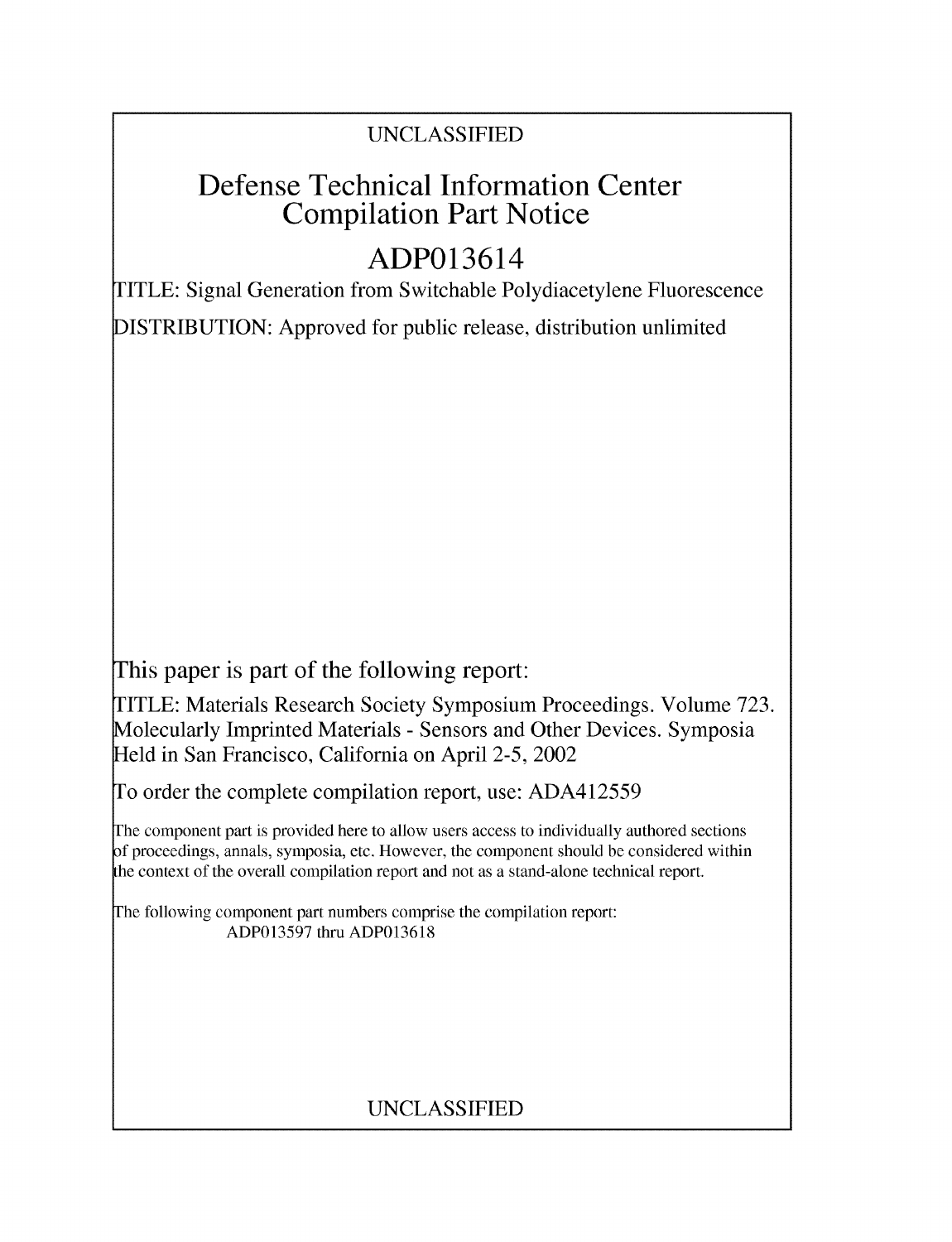#### Signal Generation from Switchable Polydiacetylene Fluorescence

Mary **A.** Reppy Analytical Biological Services Inc. Wilmington, DE 19801, U.S.A.

### ABSTRACT

Chemical and biological sensors require a material component to act as a transducer from the molecular level event of interest to a discernable output measurable in the macroscopic world. One such material is polydiacetylene (PDA), a conjugated polymer that can switch from a non-emitting to a fluorescent state in response to environmental changes. This attribute can be harnessed to provide signal generation for bio-sensors and assays as a more sensitive alternative to the previously reported monitoring of PDA colorimetric shifts. While providing a more sensitive transduction mechanism the fluorescence behavior of PDA is also more complicated than the absorbance, in particular the emission profile of PDA in liposomes is strongly affected by the extent of polymerization. Incorporating small molecule fluorophores into the PDA materials further increases the overall emission of fluorescent PDA materials. The fluorophores accept energy from the excited state of the polymer and fluoresce, leading to both an overall increase in the quantum yield of the system and an increase in the Stokes shift. Basic photophysical properties of fatty acid PDA liposomes and a model assay for phospholipase  $A_2$ are presented. The model assay results show that the fluorescence response is greater than the colorimetric, and is further enhanced by addition of fluorophores.

#### **INTRODUCTION**

Liposomes containing polydiacetylene (PDA) can be used for colorimetric bio-assays in an approach that exploits the changeable absorbance properties of the conjugated polymer backbone of PDA and also takes advantage of the biomimetic aspect of surfactant liposomes. The liposomes are formed from diacetylene surfactants and the diacetylene tails are photopolymerized to form PDA in the alkyl regions of the liposomes. Changes in the conjugation state of the double and triple bonds of the PDA backbone due to external perturbations lead to shifts in the absorption maxima, typically causing a color change from blue to red. Charych et al photopolymerized diacetylene fatty acid liposomes with ligands or enzymatic substrates incorporated, to form PDA liposomes [1]. Exposure of the liposomes to solutions of a target analyte caused a gradual change in the color from blue to purple or red. Charych used PDA liposomes and films with sugars, gangliosides and phosphotidylcholines incorporated as colorimetric sensors for influenza virus [2], cholera toxin [3], and phospholipases [4]. Subsequently, other researchers have developed similar colorimetric assays using PDA liposomes and films [5]. For all these colorimetric assays the liposomes or films were prepared in the blue state and upon interaction with the analyte turned red. The change in the absorption properties is quantified by calculation of the "colorimetric ratio" (CR); the ratio of the intensity of the "blue" maximum absorbance peak (650nm) over the sum of the intensities of the "blue" and "red" (550 or 490nm) absorbance peaks.

The work presented here uses the changeable fluorescence of PDA rather than the colorimetric properties for signal transduction [6]. The emissive properties of PDA are also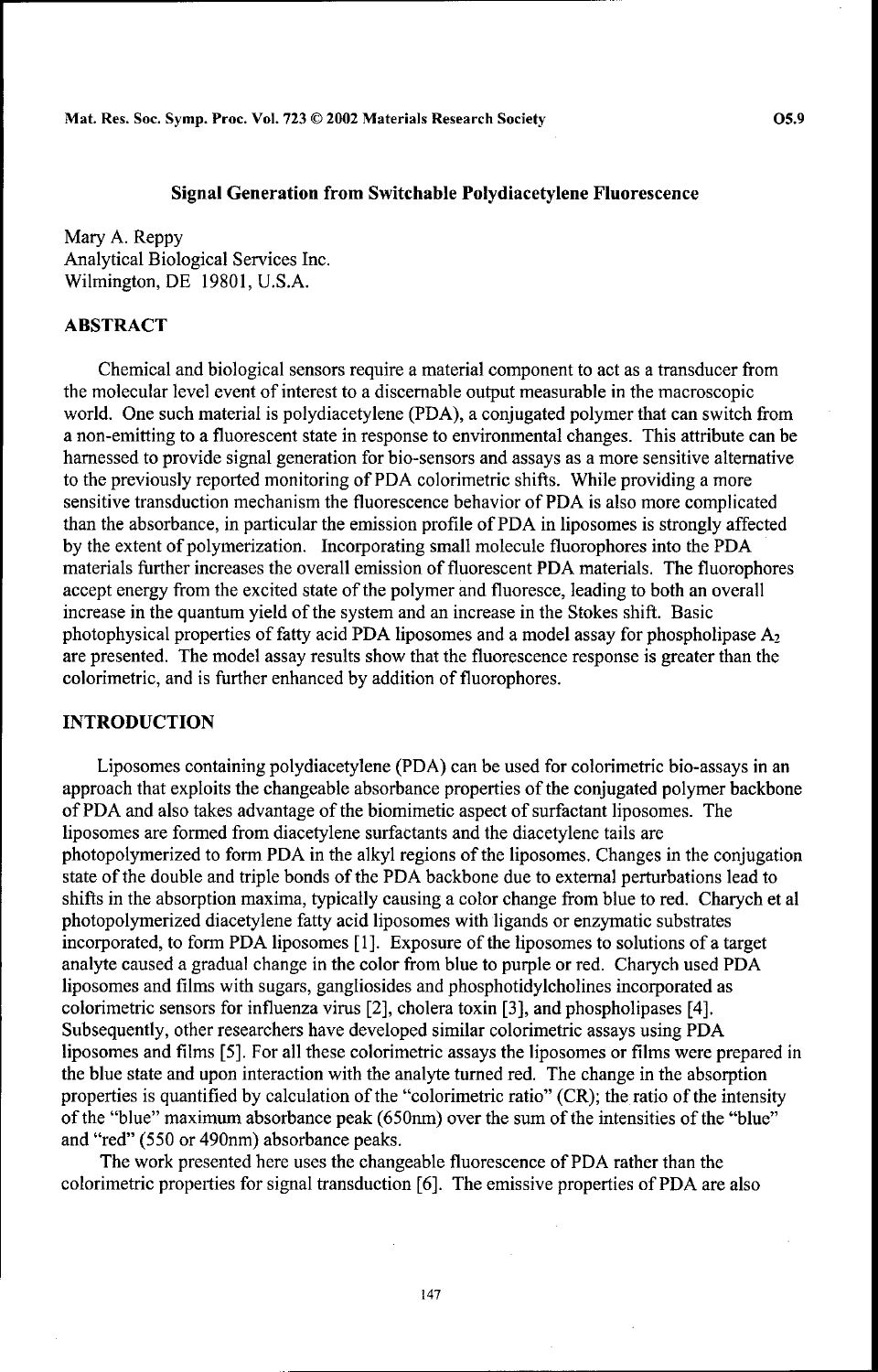dependent on the conjugation length of the backbone; PDA assemblies with long conjugation lengths (i.e. blue PDA) are non-fluorescent. If the conjugation lengths are shortened (i.e. red or yellow PDA) the materials become fluorescent. The fluorescence of red PDA and the nonfluorescence of blue PDA is well established and has been noted in liposomes [7], however, the ability of PDA to change from non-fluorescent to fluorescent has not been previously exploited for sensing or assay development purposes to any significant extent. A model assay based on the colorimetric assay for phospholipase  $A_2$  (PLA<sub>2</sub>) developed by Charych et al [4] was run for the purpose of comparing the colorimetric response to the fluorescence response.

### EXPERIMENTAL DETAILS

10,12-pentacosadiynoic acid (PCDA) and I10,12-tricosadiynoic acid (TRCDA) were purchased from GFS and recrystallized once from hexane. Dimyristoyl phopsphotidylcholine (DMPC) and phospholipase **A,** (PLA2) were from Sigma; buffer salts and solvents were from Fisher. Organic fluorophores, 5-(((4-(4,4-difluoro-5-(2-thienyl)-4-bora-31,41 -diaza-s-indacene-3-yl)phenoxy)acetyl)amino)pentylamine hydrochloride **(1)** and 1,1 '-dioctadecyl-3,3,3',3' tetramethylindodicarbocyanine 4-chlorobenzenesulfonate salt (2), Figure 1, were obtained from Molecular Probes and incorporated at a ratio of 1 fluorophore: 200 surfactants. H<sub>2</sub>O was purified by ultra-filtration through a Millipore Milli-Q Plus system and dispensed with a resistance of 18.2 M $\Omega$ cm. Photopolymerization was performed in a Fisherbrand cross-linking oven capable of delivering controlled energy doses of UV light at 254nm.



Figure **1.** Fluorophores **I** and 2

# Polymerization and Emission

TRCDA liposomes and TRCDA liposomes with fluorophores **I** and 2 were prepared by sonication of surfactants in water, chilled (10  $^{\circ}$ C) and polymerized with 200mJ/cm<sup>2</sup> of irradiation to give deep blue solutions [6]. PCDA liposomes with and without fluorophores 1 and 2 were prepared and individual 100 $\mu$ L portions were polymerized with increasing doses of UV at 254nm, also giving blue solutions. The polymerized liposome solutions were then diluted 1:9 with water and heated at 70 °C for 15m; the heating step converts the PDA irreversibly to the red fluorescent form  $[1]$ . The emission and absorbance spectra of the heated liposomes were collected and the ratios of the intensities of the fluorophore fluorescence peaks (630nm for **1** and 665nm for 2) to the PDA fluorescence peak at 560nm were calculated.

# Phospholipase A<sub>2</sub> Assay [4]

Liposomes were prepared from a mixture of 10,12-tricosadiynoic acid (TRCDA) and dimyristoyl phosphatidyleholine (DMPC) in a 7:2 molar ratio with and without fluorophore 1. The liposomes were polymerized with  $200 \text{mJ/cm}^2$  of UV energy at  $254 \text{nm}$  forming blue solutions. Phospholipase  $\overline{A_2}$  (PLA<sub>2</sub>) was dissolved in water at 1.0mg/mL. A mixed buffer solution was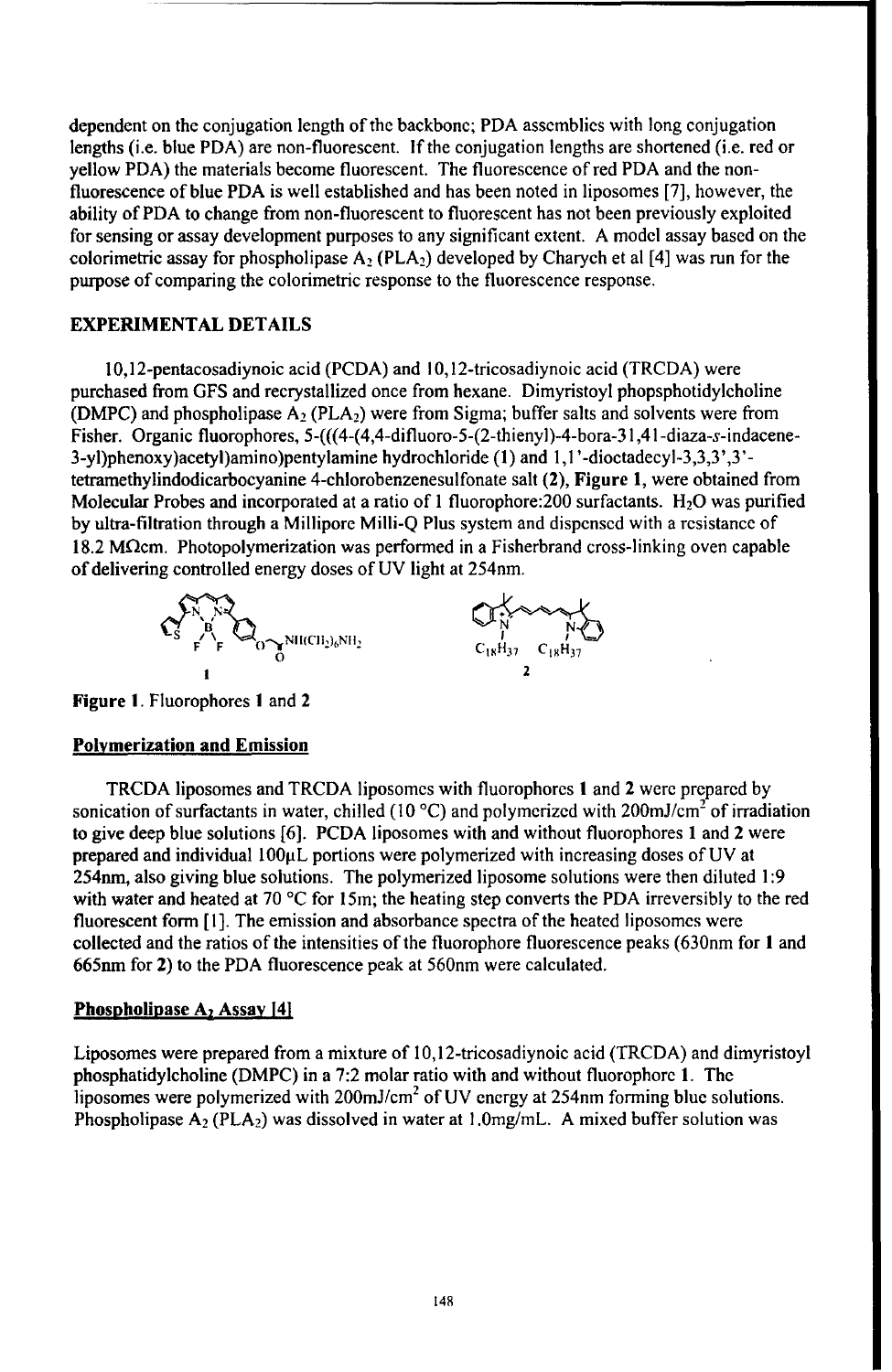prepared of TRIS (50mM) and NaCl (150mM) at pH 7.7 and combined with the  $PLA<sub>2</sub>$  solution at 9 parts buffer to 1 part PLA<sub>2</sub> solution. This solution was added to the liposome solution, diluting it to 0.091mM in liposomes. A control sample (CTRL) was prepared using 9 parts mixed buffer to 1 part  $H_2O$  in lieu of the PLA<sub>2</sub> solution. The fluorescence of the samples was read at intervals over 30m. Photobleaching of the liposomes during the assay was not observed. An equivalent assay was run with the absorbance at *650nm* and 550nm measured. The colorimetric ratio (CR) was calculated at each time point and the percentage changes from the initial values of the CR and of the emission were also calculated. It should be noted that **1** has negligible absorbance at both 650nm and 550nm.

### RESULTS AND DISCUSSION

Both fluorescent poly(PCDA) and poly(TRCDA) liposomes have two emission maxima, however, the relative intensities are different as can be seen in Figure 2. It was hypothesized that relative intensities are dependent upon the extent of polymerization of the diacetylene in the liposomes, with the peak at 550nm dominating when the PDA chains are few and relatively isolated and the 625nm peak increasing as the amount of polymer increases. TRCDA liposomes are more readily polymerized than PCDA liposomes and hence have a higher density of polymer chains. After a UV dose of  $200 \text{mJ/cm}^2$  the heated poly(TRCDA) liposomes have an absorbance at 550nm of 0.35 while the heated poly(PCDA) liposome absorbance is only 0.06. Changes in emission profile with inter-chain distance and/or extent of polymerization are precedented in other fluorescent polymer systems [8].



Figure 2. Absorbance (Abs) and emission (Em) spectra (arbitrary units) for (a) poly(PCDA) liposomes (heated) and (b) poly(TRCDA) liposomes (heated).

A study was performed to examine the effect of UV dose (and hence polymerization extent) on the emission profile of poly(PCDA) liposomes. After exposure to low UV doses, with the PDA chains surrounded by monomeric diacetylenes, the first emission peak of the liposomes (560nm) dominated; as the overall extent of polymerization increased the second emission peak (620nm) grew in. The absorbance spectra of the fluorescent liposomes also had two peaks at 550nm and 500nm, however, the relative intensities remained similar even as the overall absorbance increased with further polymerization (Figure **3).** The differing effects of increased polymerization on the profiles of the absorption and emission spectra suggested that the increase in the 625nm PDA emission peak with higher UV doses did not simply arise from an increase of PDA chains with a specific conjugation length leading to the 625 emission peak, but from interactions of multiple PDA chains. This is consistent with earlier studies performed on PDA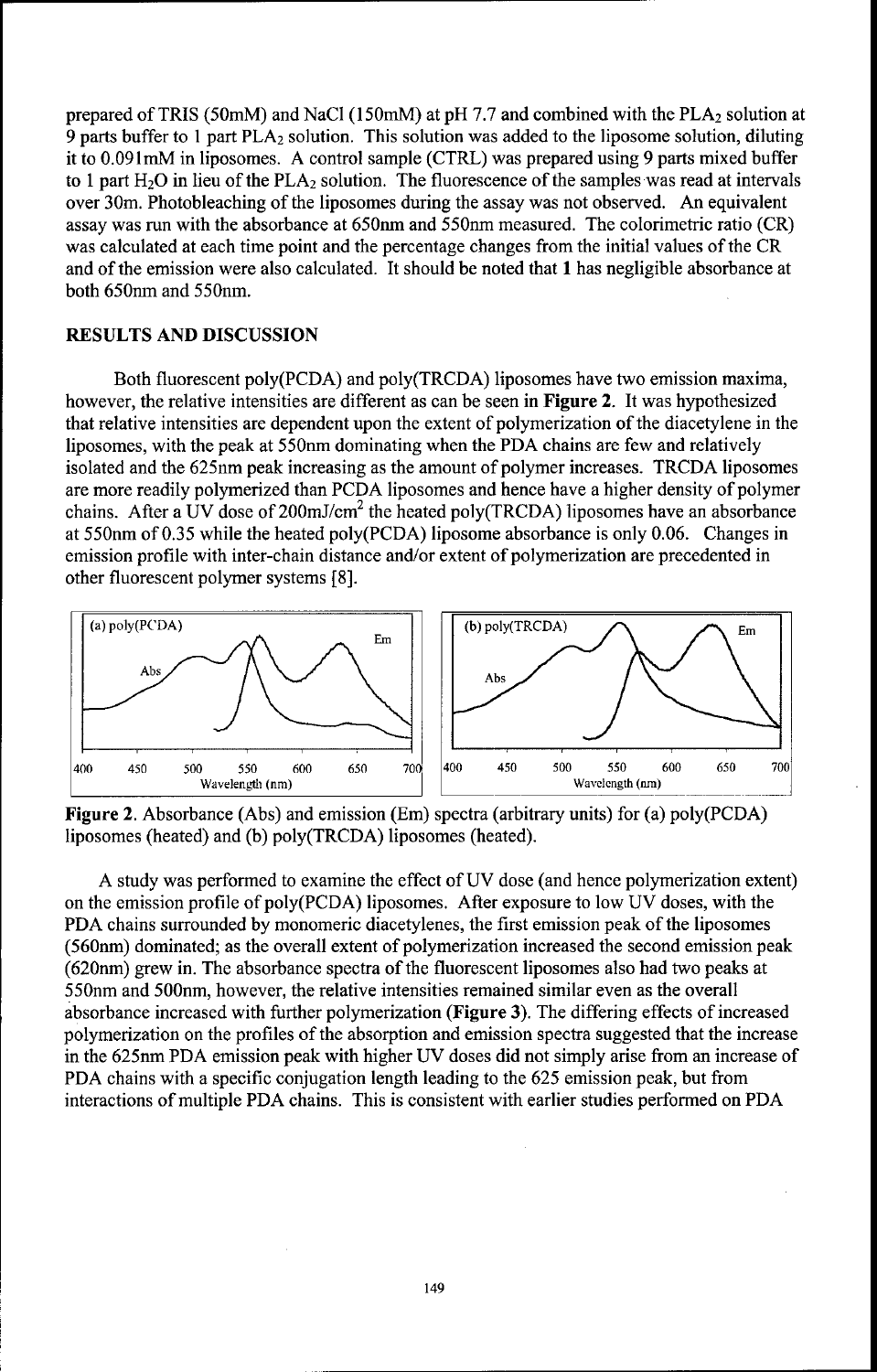chains in solution: fully solubilized PDA had only one emission peak while aggregated or colloidal PDA showed two emission peaks [9].



Figure 3. (a) Emission (Em.) and (b) absorbance spectra for fluorescent poly(PCDA) liposomes, (arbitrary units) at UV irradiation doses of 100, 200, 400, 600, 800 and 1000 (Em. only) mJ/cm<sup>2</sup>.

Fluorescent polymers often have low quantum yields because the conjugated chains can act as excited state traps and provide mechanisms for non-radiative relaxation of the excited state, leading to quenching of the fluorescence [10]. Lipophilic fluorophores **I** and 2 were incorporated in the liposomes. The excitation spectra of these fluorophores overlapped with the emission spectrum of fluorescent PDA. When the liposomcs, in the fluorescent state, were exposed to a wavelength that excited only the PDA the majority of the emission occurred at the fluorophore's emission wavelength and the overall emission was much higher than for equivalent PDA liposomes without the fluorophores (Figure 4). The overall rise in the emission suggested that the energy transfer from the PDA to the fluorophores competed with non-radiative decay of the PDA excited state. It should be noted that for liposomes with **I** the fluorophore emission and the 625nm emission peak of PDA overlapped, however, the fluorophore emission was much greater than the PDA emission (Figure 4a). The addition of the fluorophores to the PDA liposomes did not make the liposomes fluorescent when the PDA chains were in the nonfluorescent, blue, state. The emission profile of the fluorescent PDA liposomes affected whether the PDA could transfer energy to incorporated fluorophores. Poly(PCDA) underwent energy transfer with several fluorophores including both 1 and 2, while poly(TRCDA) liposomes underwent effective energy transfer only with 1. A second practical benefit from incorporating fluorophores in the PDA liposomes was that monitoring the emission of the system at the fluorophores' maximum emission during assays increased the effective Stokes shift of the system. Increase of the Stokes shift reduced the background fluorescence caused by reflection and scatter of the excitation light.

It was noted in early experiments that the extent of energy transfer seemed to decrease when larger UV doses were used for polymerization of the liposomes. This prompted a study on the effect of polymerization energy on energy transfer efficiency with PCDA liposomes incorporating **1** and 2. As seen in Figure 4(b), at first the fluorophore emission increased relative to the PDA emission 560nm as the diacetylene/fluorophore liposomes were exposed to increasing doses of UV. Above a UV dose of 20-30mJ/cm<sup>2</sup>, however, the fluorophore emission decreased relative to the emission of the PDA. This suggested that as the population of PDA chains in the liposomes increased inter-chain interactions competed with energy transfer to the fluorophores. When preparing PDA/fluorophore liposomes for use in assays a balance needed to be struck between increasing the extent of polymerization to improve the stability of the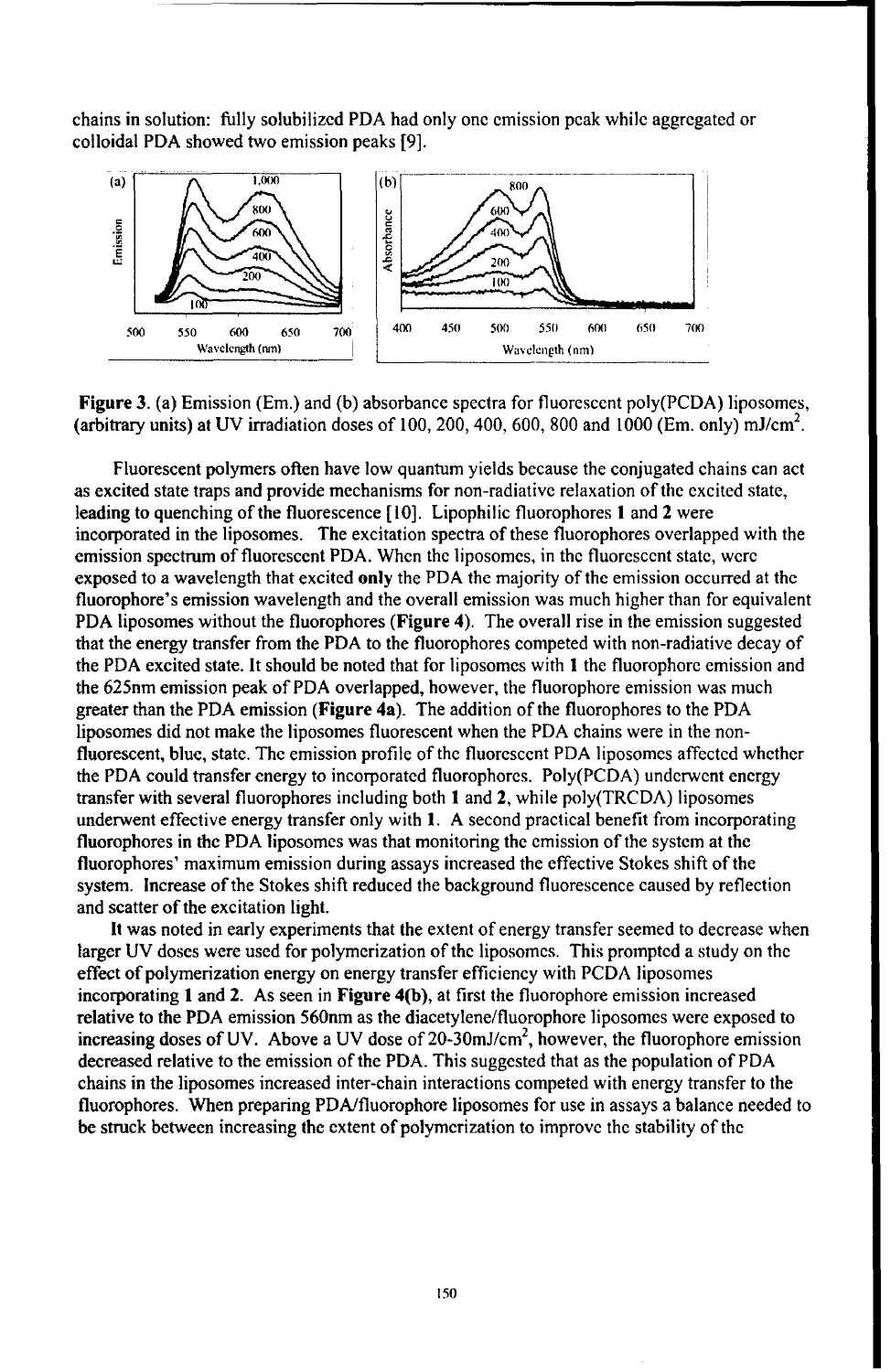liposomes and keeping the extent of polymerization low to optimize the energy transfer to the incorporated fluorophore.



Figure 4. (a) Emission spectra of fluorescent poly(PCDA) liposomes, plain and with **I** and 2. (b) Ratios of **I** and 2 emission (Em) (630nm and 665nm respectively) to PDA emission at 560nm vs. UV dose.

#### Example Assay

The same general PDA liposome formulations that have been used for colorimetric biosensing can also be used for fluorescence based sensing [1]. An assay for  $PLA<sub>2</sub>$  activity based on a literature assay [4] using poly(TRCDA)/DMPC liposomes and poly(TRCDA)/DMPC liposomes with 1 incorporated was run and monitored by emission and absorbance. The incorporation of t for signal enhancement did not appear to appreciably affect the stability of the liposomes. The assay results, presented as absolute percent change from the initial values of the emission and the CR, are shown in Figure 5. It can be seen that the overall changes in the emission were greater than the changes of the CR and that the distinction between the  $PLA_2$ sample and the control sample was also greater. Addition of **I** also increased the change in the emission, while not significantly affecting the CR. Comparison of the slopes of the  $PLA_2$  data and the control data indicated that the majority of the  $PLA<sub>2</sub>$  activity occurred within the first 10m of the assay and the changes thereafter were from the action of the buffer on the liposomes. The trend and the extent of the change in CR were consistent with the results previously obtained by Charych et al. Assays run with poly(PCDA)/DMPC liposomes gave similar results although the percent changes in emission and CR are both lower. Subsequent work on other assays has shown that changing to a lower ionic strength buffer and using a different buffer salt can reduce the background activity of the control sample.



Figure 5. Percent change relative to initial values of emission (Em) and CR values of  $PLA_2$ samples and buffer control samples versus time for the  $PLA_2$  assay with (a) poly(TRCDA)/DMPC liposomes, and (b) poly(TRCDA)/DMPC liposomes with 1.